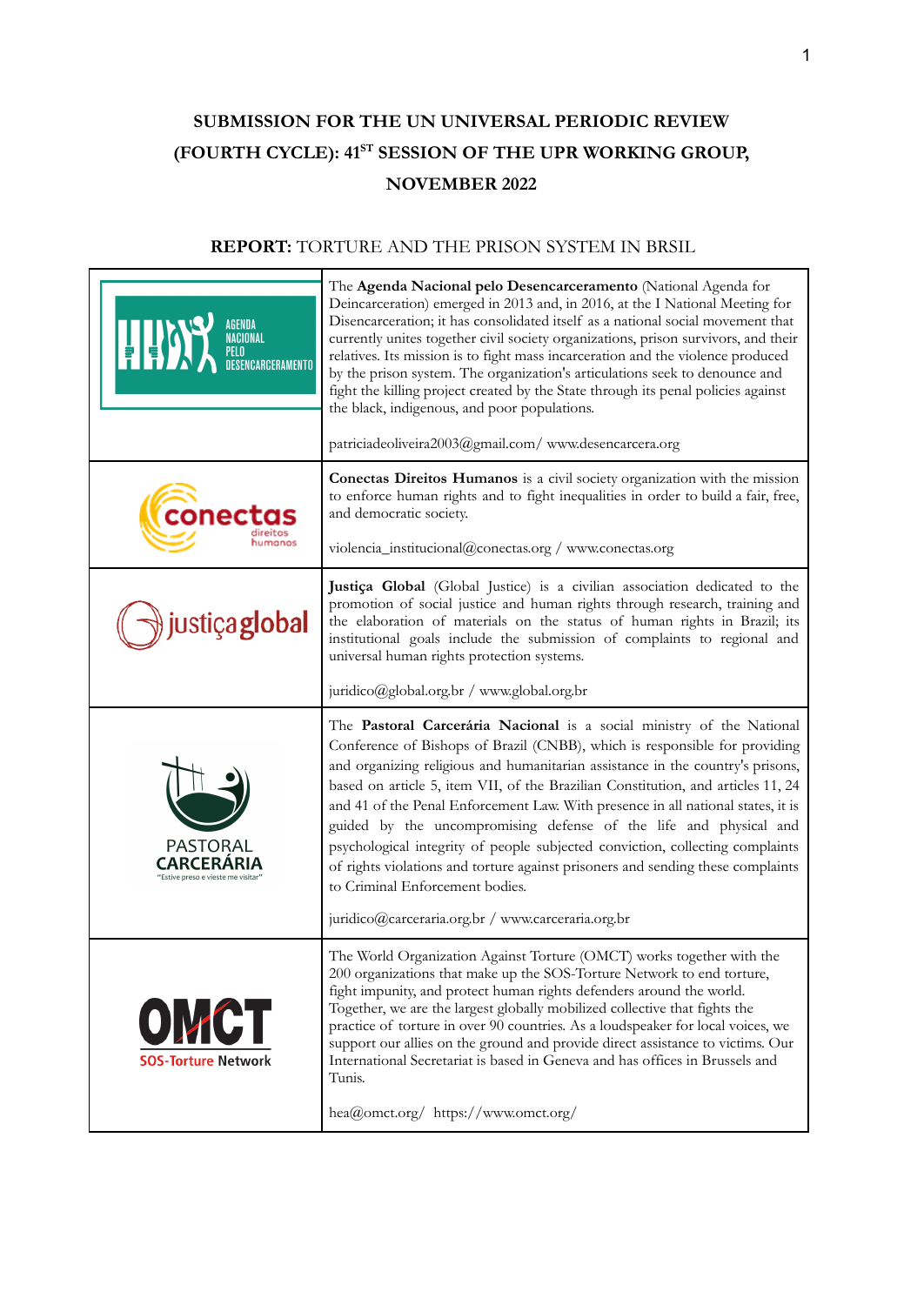#### **I. INTRODUCTION AND METHODOLOGY**

1. This report analyzes the country's current situation in relation to its international obligations on the eradication of torture. The findings and recommendations are based on the various recommendations made in the 3 previous cycles, many of which have not advanced and are relevant, and bring updates on the strategies listed, concrete results of policies indicated by the country as a response to the UPR and current issues that demand international attention, especially with the weakening of the fight against torture and the open promotion of state violence led by the current administration.

2. The report was produced by civil society organizations operating in different regions of the country, counting on international experts. The authors of the report have direct contact with places of deprivation of liberty in the country, including the experience of people directly affected by incarceration, as well as with the control of security forces.

3. To this end, the OHCHR guidelines and methodology developed by Coletivo RPU Brasil were used in their reports<sup>1</sup>.

## **II. ASSESSMENTS**

## **A. Custody Hearing**

4. The recommendations of the 3rd Cycle of the Universal Periodic Review made in relation to Brazil that establishes the need to implement the procedure of presenting the arrested person before a judge within 24 hours after the detention - **recommendations 36 (Uganda), 78 (Spain) 88 (Turkey), 101 (Serbia), 105 (Germany) -, are partially met, but with setbacks.** We will also discuss recommendations that deal with the reduction of pre-trial detainees and the duration of their time of deprivation of liberty as proposed in **recommendations 107 (United States) and 108 (Slovenia), which are not being fulfilled.**

5. The custody hearing<sup>2</sup> was finally incorporated into the legal system on January 23, 2020, through the amendment of article 310 of the Criminal Procedure Code by Law 13.649/2019. The original text expressly prohibited the holding of a custody hearing in the virtual modality.

<sup>&</sup>lt;sup>1</sup> Thus, this report presents: a) evaluations of the recommendations, indicating the degree of compliance with them as "Fulfilled", "Partially Fulfilled" or "Not Fulfilled". In the latter case, there is an indication on whether the evaluated theme, in addition to not being complied with, is undergoing setbacks; b) for each evaluation, a small text containing data (laws, public policies, official publications, newspaper articles, among others) that justify the evaluation; c) association with one or more of the Sustainable Development Goals (SDGs) of the 2030 Agenda

<sup>&</sup>lt;sup>2</sup> Custody Hearing was at first established on the regulations of the National Council of Justice - CNJ Resolution 213/2015 https://atos.cnj.jus.br/atos/detalhar/2234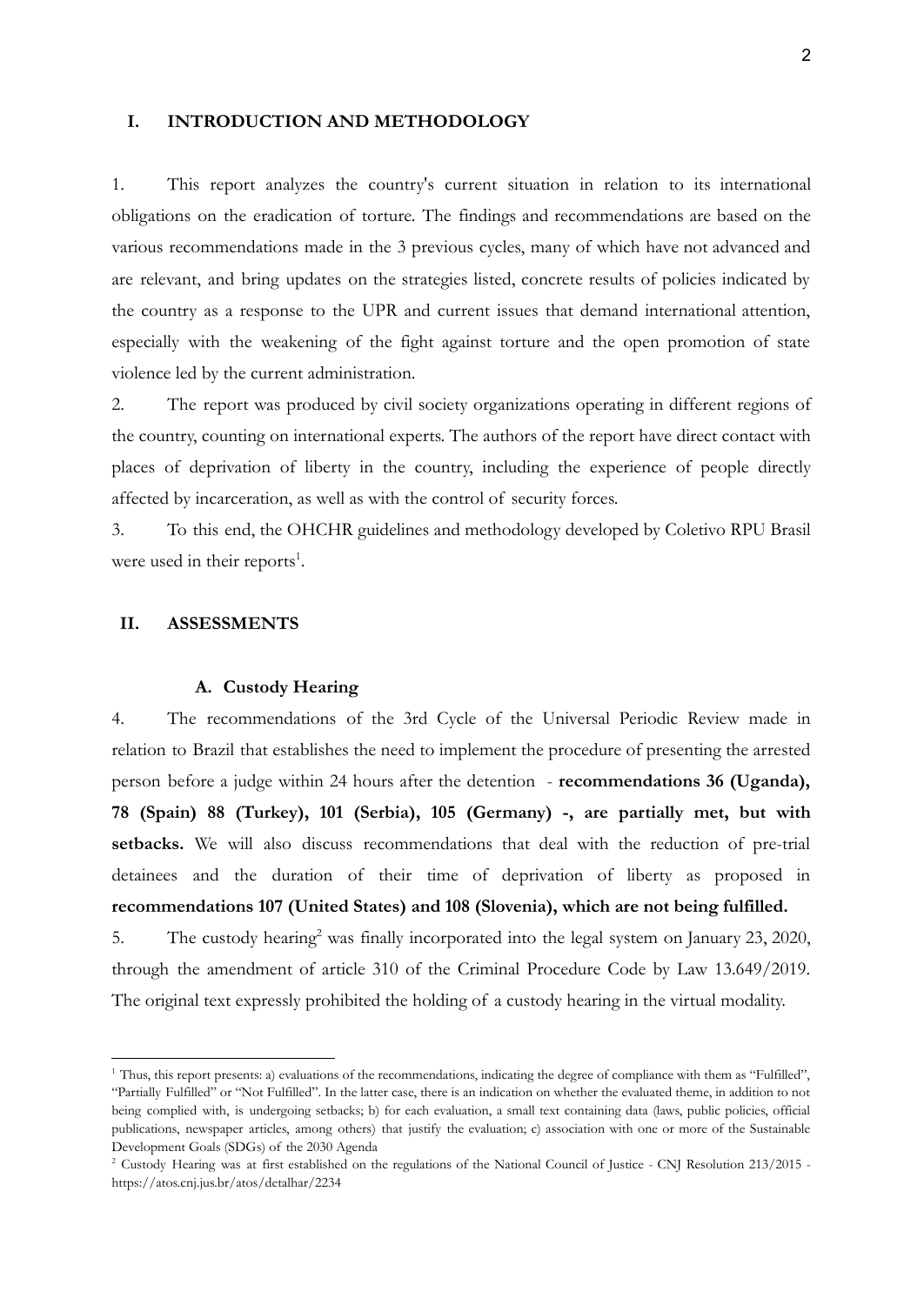6. Despite this formal advance, a series of setbacks occurred in swift succession during the COVID-19 pandemic, some of which increasingly tend to become definitive.

7. With pandemic, social distancing measures brought challenges to the effective implementation of the custody hearing: from the outset, two acts from  $CNJ^{34}$ , enabled the suspension of the procedure, establishing the need to maintain certain procedures - analysis of the arrest report in *flagrante delicto* and examination of the *corpus delicti* - even with the possibility of suspending the in-person hearing.

8. In the same period, the CNJ approved a Resolution<sup>5</sup>, which established the virtual hearing<sup>6</sup> as a rule in criminal proceedings. Then, in November 2020, despite the legislation, the CNJ also allowed the holding of virtual custody hearings (Resolution  $357$ )<sup>7</sup>, witch was defended at an international event by the then President of the Federal Supreme Court and the National Council of Justice. 8

9. According to the organization Instituto de Defesa do Direito de Defesa (IDDD), in 2021, with the deceleration of the pandemic, only a few states had returned with in-person custody hearings: Mato Grosso do Sul, the Federal District, Espírito Santo, Rio de Janeiro, and Amapá . Other states, such as São Paulo, have recently resumed in-person hearings.<sup>9</sup>

10. The Public Defender's Office of Bahia, in a recent survey, pointed out the underreporting of 84% of cases of torture during the pandemic due to of the suspension of in-person hearings; it should be noted that this impact further aggravated the situation of concealment of data on torture against black people in the country, since the average profile of arrested individuals in the capital of the State of Bahia, Salvador, is black  $(98\%)^{10}$ . A survey carried out by the Public Defender's Office of Rio de Janeiro also pointed out that the absence of custody hearings directly impacted the detection of torture, given that only 0.83% of cases

<sup>3</sup> https://atos.cnj.jus.br/atos/detalhar/3246

<sup>4</sup> https://atos.cnj.jus.br/atos/detalhar/3364

<sup>5</sup> https://atos.cnj.jus.br/atos/detalhar/3400

<sup>6</sup>Since 2019, the National Council of Justice has been seeking to implement videoconferencing for hearings in general, as revealed by the approval of Resolution 55/2019, which instructed the State and Federal Courts to adopt virtual procedural acts in criminal cases, including in the Jury Proceedings, despite the existence of several observations about the negative impacts that the virtualization of criminal proceedings could bring (such as the restriction of ample defense, difficulty in communication between the defender or lawyer and the assisted individual and, mainly, the impossibility of detecting torture).

<sup>7</sup> https://atos.cnj.jus.br/atos/detalhar/3595

<sup>&</sup>lt;sup>8</sup> One must note that Resolutions do not have the power to modify federal laws; however, in another attempt to suppress the recently approved legislation, the Association of Magistrates of Brazil filed the Unconstitutionality Declaration Action (ADI) no. 6,841 at the Federal Supreme Court in June 2021, with the argument of expediting criminal proceedings and to supposedly ensure the social distancing measures established for the pandemic – which was known to be exceptional, even if the consequences of an ADI are anything but. The action itself was voted on in the virtual panel session, with the majority of Justices voting in favor of the injunction to authorize proceedings mediated by videoconferences, with a request for separate voting by one of the Justices, submitting the vote to the full panel in person, removing it from the docket. Regardless, the ban on virtual custody hearings has been suspended by the injunction.

<sup>10</sup> <sup>9</sup> https://iddd.org.br/wp-content/uploads/2021/10/justica-virtual-e-direito-de-defesa-1.pdf https://www.cnj.jus.br/ministro-fux-defende-audiencia-de-custodia-por-videoconferencia-em-debate-internacional/

https://www.defensoria.ba.def.br/noticias/subnotificacao-de-torturas-durante-prisoes-em-flagrante-atinge-84-na-pandemia-most ra-pesquisa-da-defensoria/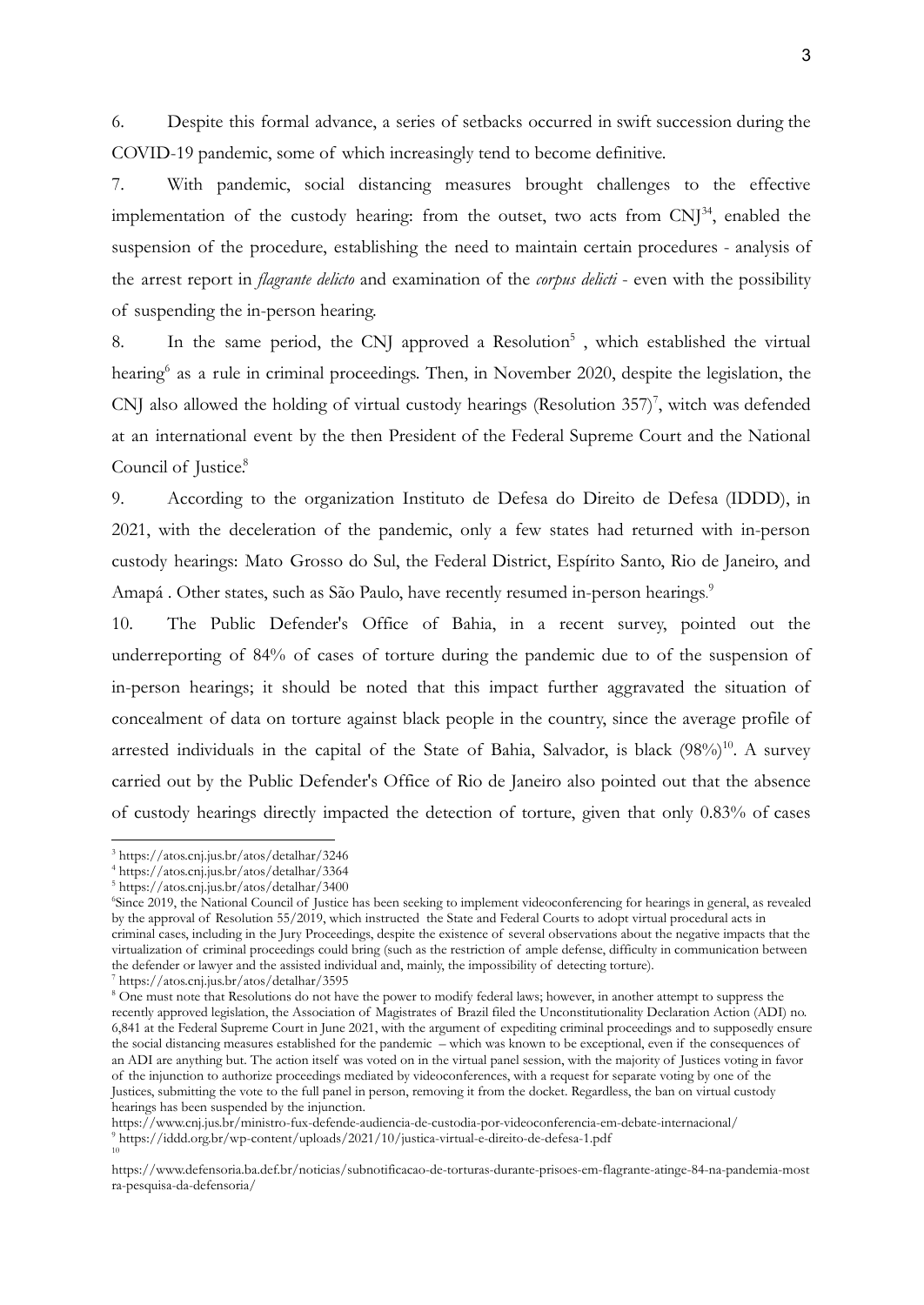were registered during March and August 2020, a period in which in-person hearings were suspended, and the detection increased with the return of the in-person hearings to 24% of the interviewees between August and December of the same year – once again, the majority of those affected were black (8 out of 10) and in 65% of the cases the perpetrator of torture was a police officer<sup>11</sup>. A survey by the Public Defender's Office of São Paulo, in turn, points out that only 2% of arrests made in *flagrante delicto* carried out in São Paulo during the pandemic – a period in which custody hearings were suspended – had expert reports attached to them, which, in practice, prevents the verification of any police violence and of rights violations<sup>12</sup>. Finally, a survey carried out by the CNJ itself and published by the Folha de S.Paulo newspaper<sup>13</sup> pointed out that 52.9% of the places where the virtual custody hearings took place in the capitals and 64.7% of these establishments the countryside did not have a camera that could provide views to the entire room or an external camera that assured that there were no agents nearby, revealing that only 15% of the cases had a forensic examination attached to the proceedings before the hearing and that, in more than 60% of the cases, there were unauthorized persons in the room.

## **B. Racism and the Criminal Justice System**

11. As for the broad defense and efficiency of the criminal justice system, **recommendations 103 (Azerbaijan), 104 (Haiti), 107 (United States of America) and 108 (Slovenia) are thus unfulfilled and undergoing setbacks**. The over-involvement of black people in torture cases points to the **non-implementation of recommendation 49 (Namibia).** Regarding the lack of accountability for torture and other abuses and the adoption of measures to prevent torture, **recommendations 61 (United States), 62 (Botswana), 63 (Czech Republic), 64 (France), 72 (Algeria), 73 (Georgia), 80 (Bolivarian Republic of Venezuela) and 83 (Austria) have not been implemented and are, in fact, undergoing setbacks.**

12. Also regarding the justice system, we must point out the **non-compliance with recommendation 98 (Indonesia) in the 3rd Cycle on racial profiling**. 66% of those arrested are black, even though they correspond to about 50% of the general population. This number is achieved by a policy of stop-and-frisk that disproportionately affects black people and encourages the number of preventive arrests for trivial crimes and police violence.

11

<sup>12</sup> https://www.defensoria.sp.def.br/dpesp/Repositorio/31/Documentos/Relatorio%20pesquisa%20tortura.pdf https://www1.folha.uol.com.br/cotidiano/2021/12/com-retorno-de-audiencia-de-custodia-presos-voltam-a-relatar-tortura-no-ri o.shtml#:~:text=Cerca%20de%2030%25%20dizem%20ter,pris%C3%A3o%2C%20aponta%20estudo%20da%20Defensoria&te xt=Com%20o%20retorno%20das%20audi%C3%AAncias,tratos%20no%20momento%20da%20pris%C3%A3o.

<sup>13</sup>

https://www1.folha.uol.com.br/cotidiano/2021/11/mais-da-metade-das-audiencias-de-custodia-virtuais-nao-respeita-exigenciasda-justica.shtml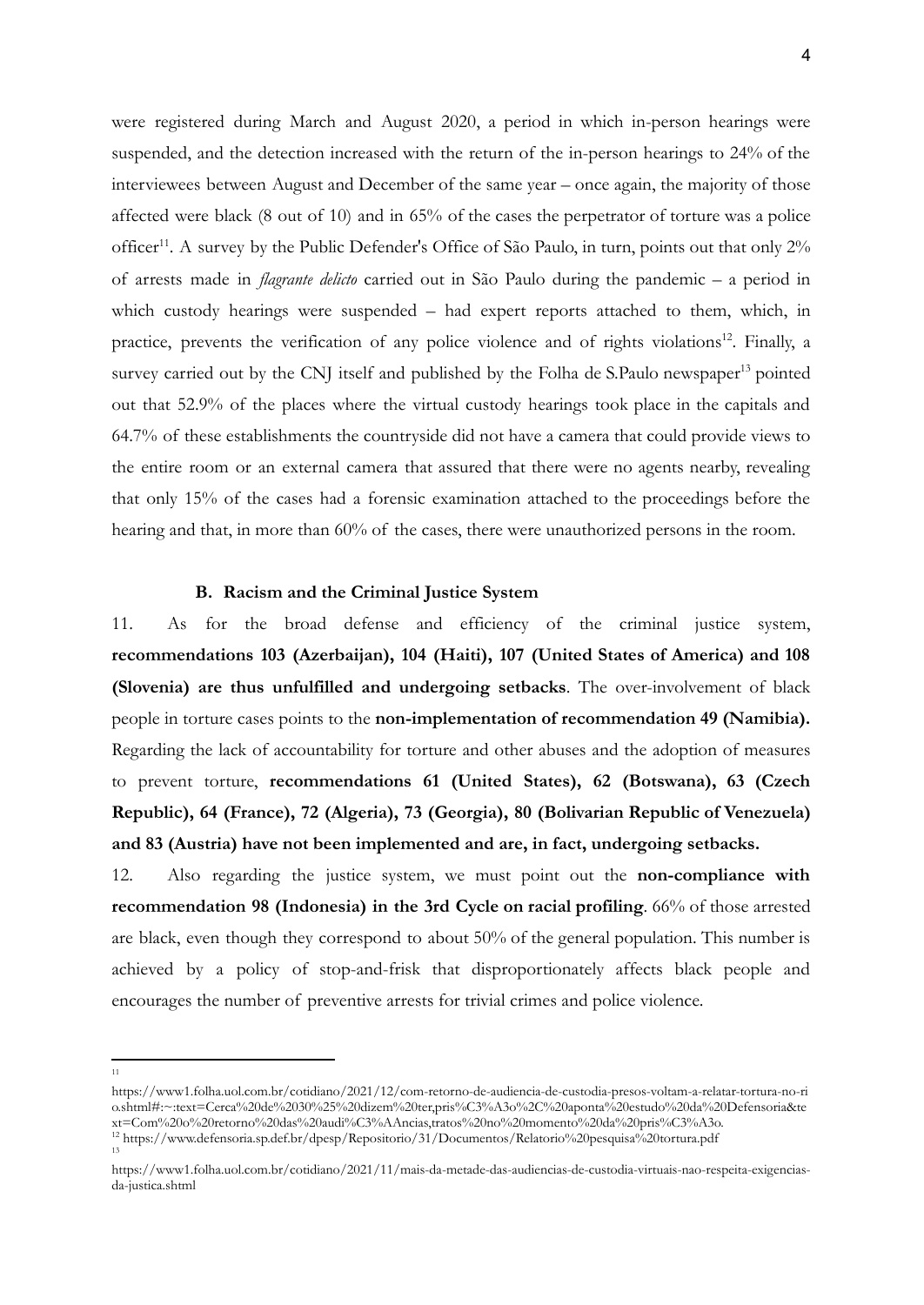13. One of the dimensions of the disproportionate impact of the criminal justice system on people of color is the practice of recognition of criminals by photographs. Initially, one must note that there is no official data on the subject across the country, but the Public Defender's Offices<sup>14</sup> carried out two surveys that point to the high incidence of racism in the justice system and in the police with regard to criminalization. Cases of arrest by miscarriage of justice based on photographic recognition occurred in 10 states, with 24 of the 32 individuals affected being black and preventive detention being decreed for 19 of them.

#### **C. Overcrowding**

14. One must also take into account the seriousness of the problem when we look at the data from the Justiça em Números (Justice in Numbers) report<sup>15</sup>, produced by the National Council of Justice, which provides perspective on the current situation of the criminal justice system: in the last available version (2020), in that year alone, 1.9 million criminal cases entered the justice system, with 91.9% of claims in state courts and with a collection of 12.2% - which is the third largest number of cases since the survey began in 2009. The criminal justice system has a total of 5.9 million pending cases. The same survey also reports 1.7 million pending trials, of which 1.14 million refer to custodial sentences, which in turn also continue to be the most applied sentence in the country (52.7%). Observing the data from the Public Safety Yearbook that present the most recent data on the prison population, in 2020 there were already 753,966 people imprisoned in the prison system, which represents an increase of 226.3% of the incarcerated population in the country in 20 years, with more than 242,561 people exceeding the available vacancies. Of this total, 228,976 (30.4%) prisoners have not yet been convicted. Of all prisoners in the country, 66.3% are black. Such information also accounts for the **non-implementation and setback in recommendations against overcrowding and effectiveness of justice, such as recommendations 79 (Turkey), 83 (Austria), 103 (Azerbaijan), 104 (Haiti), 107 (United States of America) and 108 (Slovenia).**

15. Obviously, the lack of a significant reduction in overcrowding implies the failure to comply with a series of other recommendations, especially those dealing with prison conditions, complete respect for human rights, and reduction of torture and mistreatment.

<sup>&</sup>lt;sup>14</sup> The first was carried out by the Public Defender's Office of Rio de Janeiro, which determined that 80% of the cases of judicial error that led to the arrest and subsequent acquittal based on photographic recognition fell on black people, and in 86.2% of these cases, the preventive detention was enacted between 2019 and 2020. The second survey, carried out by CONDEGE, analyzes the situation across the country during two months from the analysis of 28 cases and 32 defendants who were in the situation described above.

<sup>&</sup>lt;sup>15</sup> [relatorio-justica-em-numeros2021-221121.pdf \(cnj.jus.br\)](https://www.cnj.jus.br/wp-content/uploads/2021/11/relatorio-justica-em-numeros2021-221121.pdf) [https://sistemas.rj.def.br/publico/sarova.ashx/Portal/sarova/imagem-dpge/public/arquivos/Relat%C3%B3rio\\_\\_DPE-RJ.pdf](https://sistemas.rj.def.br/publico/sarova.ashx/Portal/sarova/imagem-dpge/public/arquivos/Relat%C3%B3rio__DPE-RJ.pdf)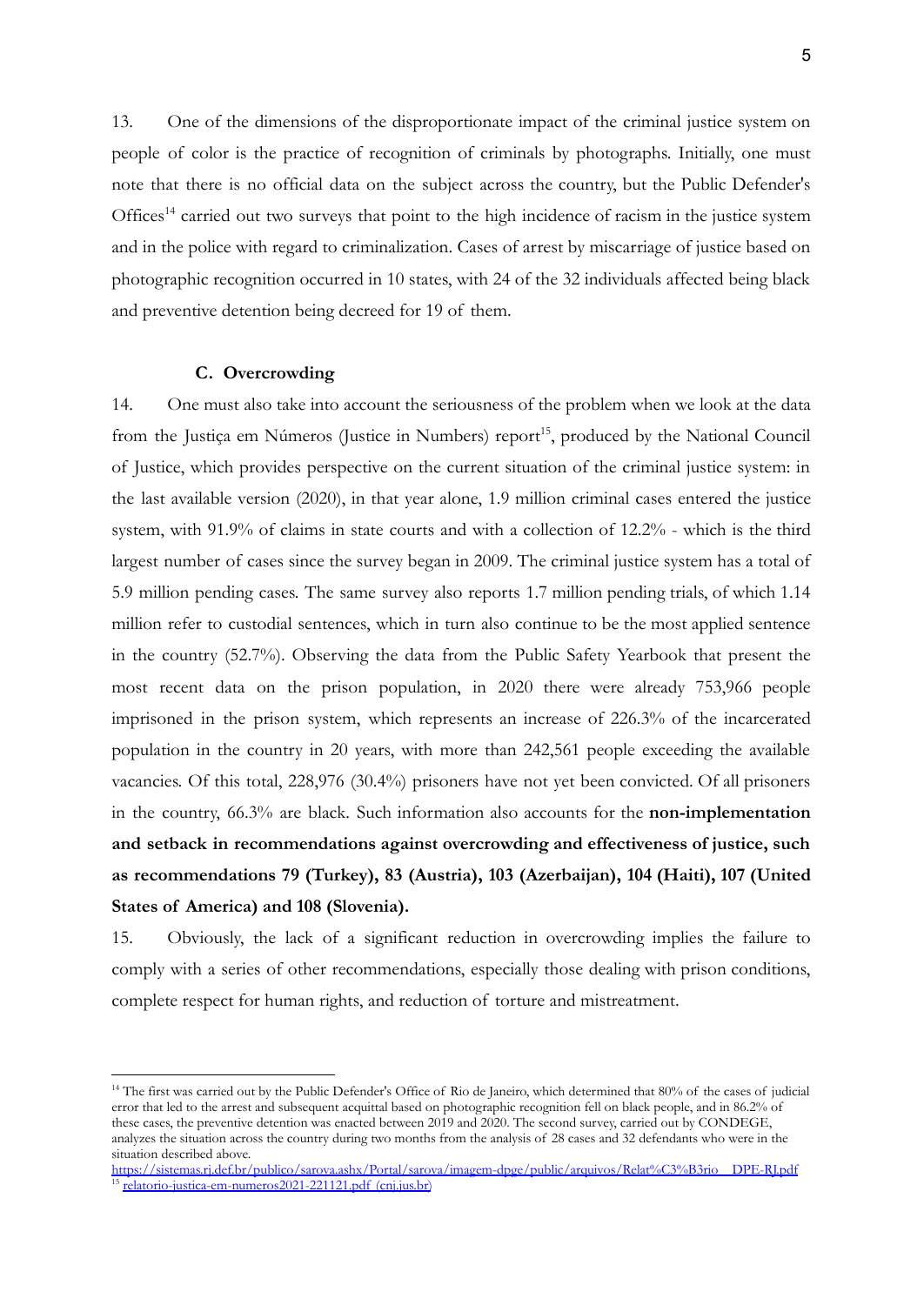16. The recommendations to improve the conditions of the prison units, present in the **3rd Cycle**, **were not implemented and are undergoing setbacks,** such as recommendations **no. 76 (Republic of Korea), 77 (South Africa), 95 (Australia), 82 (Angola), 84 (Cape Verde) and 89 (Vatican City)**, recommendations on respect towards human rights in prisons, such as **recommendation 91 (Italy),** and the expansion of efforts to prevent torture in recommendations no. **72 (Algeria) and 73 (Georgia)**.

#### **D. Food insecurity**

17. Prison meals are insufficient and are known to be complemented by the food delivered by the inmates' relatives.

18. According to the Pastoral Carcerária organization<sup>16</sup> the delivery of food by family members was suspended in at least 65.9% of the country's prisons within less than a month of the outbreak of the pandemic. The survey carried out in 2021 by Agenda Nacional<sup>17</sup> in 15 Brazilian states indicates that there has been a severe worsening of conditions, particularly with regards to food security. The food has become scarce and with an extremely insufficient variety of nutrients, and the average diet in the country consists of only three meals a day, with a break of around 12 hours between dinner and breakfast, period in which the Prisoners would not be able to obtain food. Also of note, a large part of the food is supplied by outsourced companies, affecting 1/3 of the states surveyed (6); these companies have received complaints about irregular hours, meals that are unfit for consumption and food in low quantity and quality in several of these states. In at least 8 of the 15 states, there were reports of food poisoning. In relation to hunger, the situation is even more worrying: the research showed that, in March 2021, in Ceará, 30 inmates were hospitalized with symptoms of vitamin C and D deficiency, both related to nutritional issues; in Piauí, two prison units between 2020 and 2021, according to a technical report by the Ministry of Health<sup>18</sup> had an outbreak of beriberi, a disease caused by a lack of vitamin B1 and related to an inadequate and nutrient-poor diet, leading to the death of at least six inmates; in Rio de Janeiro, according to data collected by the State Mechanism for the Prevention and Combat of Torture in 2020, 26.6% of prisoners who died were emaciated,

<sup>16</sup> Pastoral Carcerária Nacional. **Pastoral Carcerária divulga dados de questionário sobre coronavírus nas prisões.** April 9, 2020. Available at:

 $\langle h_{\text{https://carceraria.org.br/combate-e-prevencao-a-tortura/pastoral-carceraria-divula-dados-de-questionario-sobre-coronavirus-fatres} \rangle$ [nas-prisoes>](https://carceraria.org.br/combate-e-prevencao-a-tortura/pastoral-carceraria-divulga-dados-de-questionario-sobre-coronavirus-nas-prisoes). Accessed on April 19, 2021.

 $\frac{17}{17}$  We emphasize that this report was not published, and serves as input for requests for public hearings, but we understand that it is an important source for primary data for this document.

<sup>18</sup> El País. **Presos morreram por falta de comida adequada em cadeia do Piauí, aponta relatório do Ministério da Saúde.** Available at:

 $\langle \frac{\text{https://brasi.cophas.com/brasi/2021-04-02/presos-morreram-por-falta-de-comida-adequad-am-cadeia-do-piaui-aponta-relato$ [rio-do-ministerio-da-saude.html>](https://brasil.elpais.com/brasil/2021-04-02/presos-morreram-por-falta-de-comida-adequada-em-cadeia-do-piaui-aponta-relatorio-do-ministerio-da-saude.html) . Accessed on April 18, 2021.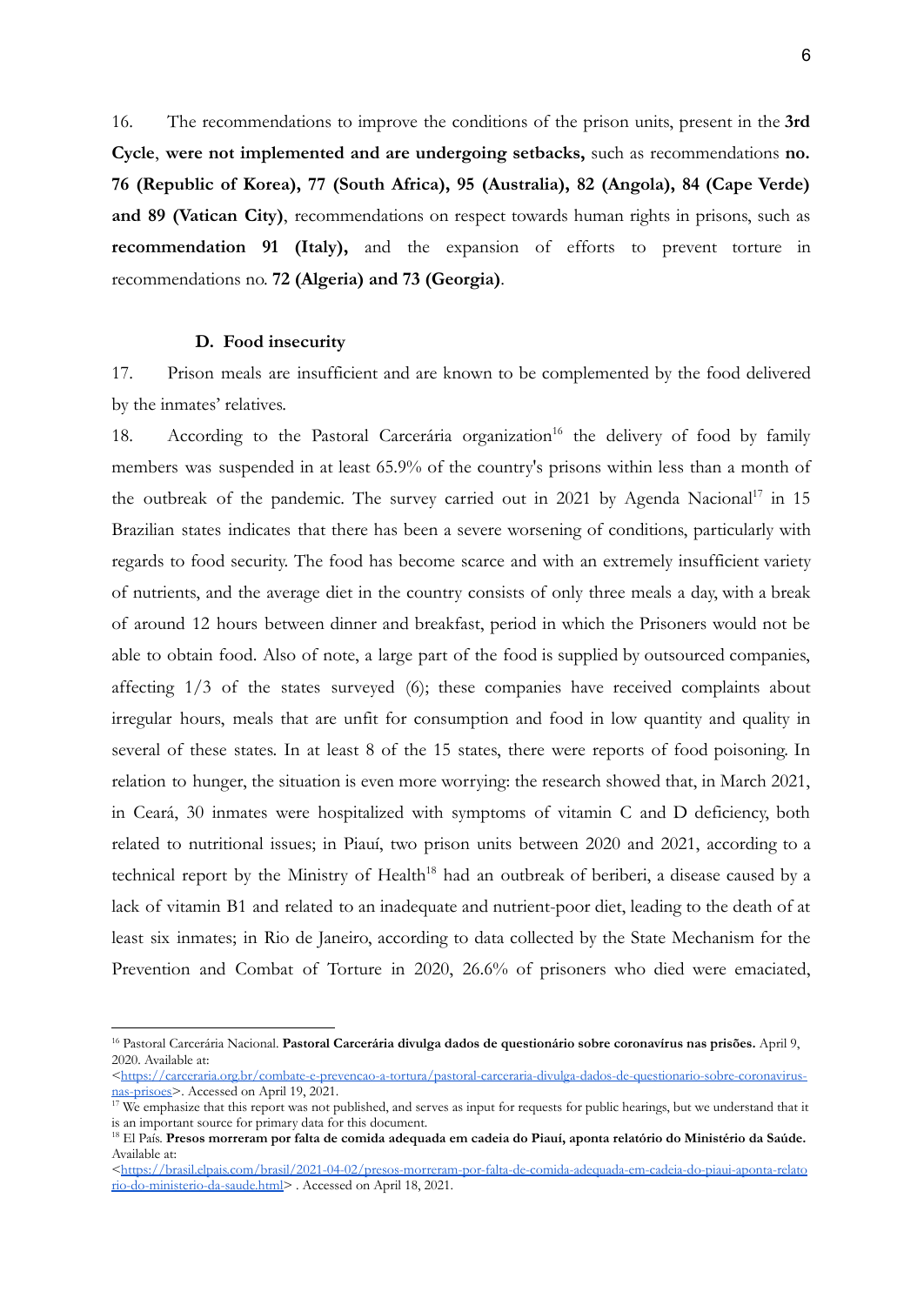cachectic, or dehydrated; and in 2021 this number increased to 36.9% of cases<sup>19</sup>. Finally, the survey carried out by the National Agenda for Deincarceration pointed out that, in at least three states, the denial of food and water as collective punishment occurred in 2020.

#### **E. Safety Forces**

19. In 2019, an amendment to the Federal Constitution was approved to characterize prison officers as public safety forces in article 144. As a result, the criminal police was created, and it could only act within the prison space. However, according to a survey carried out by the Interinstitutional Work Group in Defense of Citizenship<sup>20</sup>, its implementation by the States was noted by the complete mismatch between what was constitutionally determined and the international rules themselves. In many states, this force operates without any form of external regulation or control, sometimes accumulating functions that include not only the custody of inmates within the prison walls, but also ostensible policing, riot control, investigations, escorting, and intelligence - which obviously increases cases of abuse and violence due to excessive attributions and lack of control. Cases of summary executions, arbitrary arrests, and participation in extramural mega-operations were detected by the work group in at least in 6 states.

20. However, the intensification of violence by state agents is also part of a scenario of severe setbacks imposed by the practice of institutionalized torture in special operations groups. Since 2017, the National Mechanism for the Prevention and Combat of Torture (MNPCT) has pointed to the creation of the Federal Penitentiary Intervention Task Force (FTIP), which operates in support of state officers in cases of episodic disturbances in situations of severe crisis in the prison system. They are composed of federal, state and federal district prison officers, operating through agreements or cooperation agreements with the National Force, being allowed to perform custody, surveillance, and guard services.

21. Since the creation of this Task Force, control and monitoring bodies have pointed out the risks that are inherent to the lack of standardization of the FTIP, as well as its lack of protocols, guidelines and parameters of action, added to the lack of transparency that hinders the control of abuses that can be perpetrated<sup>21</sup>.

<sup>19</sup> http://mecanismorj.com.br/relatorios/

<sup>&</sup>lt;sup>20</sup> Since its creation, the FTIP has carried out interventions in Rio Grande do Norte, Pará, Amazonas, Rio Grande do Sul, Roraima, and Ceará, and on March 17, 2022, an ordinance was issued that determined that the task force should also be established in Rondônia -

http://www.mpf.mp.br/atuacao-tematica/ccr7/dados-da-atuacao/gt-interinstitucional-de-defesa-da-cidadania/documentos/nt-0 9\_policiapenal.pdf

<sup>21</sup> [PORTARIA MJSP Nº 50, DE 17 DE MARÇO DE 2022 - PORTARIA](https://www.in.gov.br/en/web/dou/-/portaria-mjsp-n-50-de-17-de-marco-de-2022-386723413) MJSP Nº 50, DE 17 DE MARÇO DE 2022 - DOU - [Imprensa Nacional \(in.gov.br\)](https://www.in.gov.br/en/web/dou/-/portaria-mjsp-n-50-de-17-de-marco-de-2022-386723413)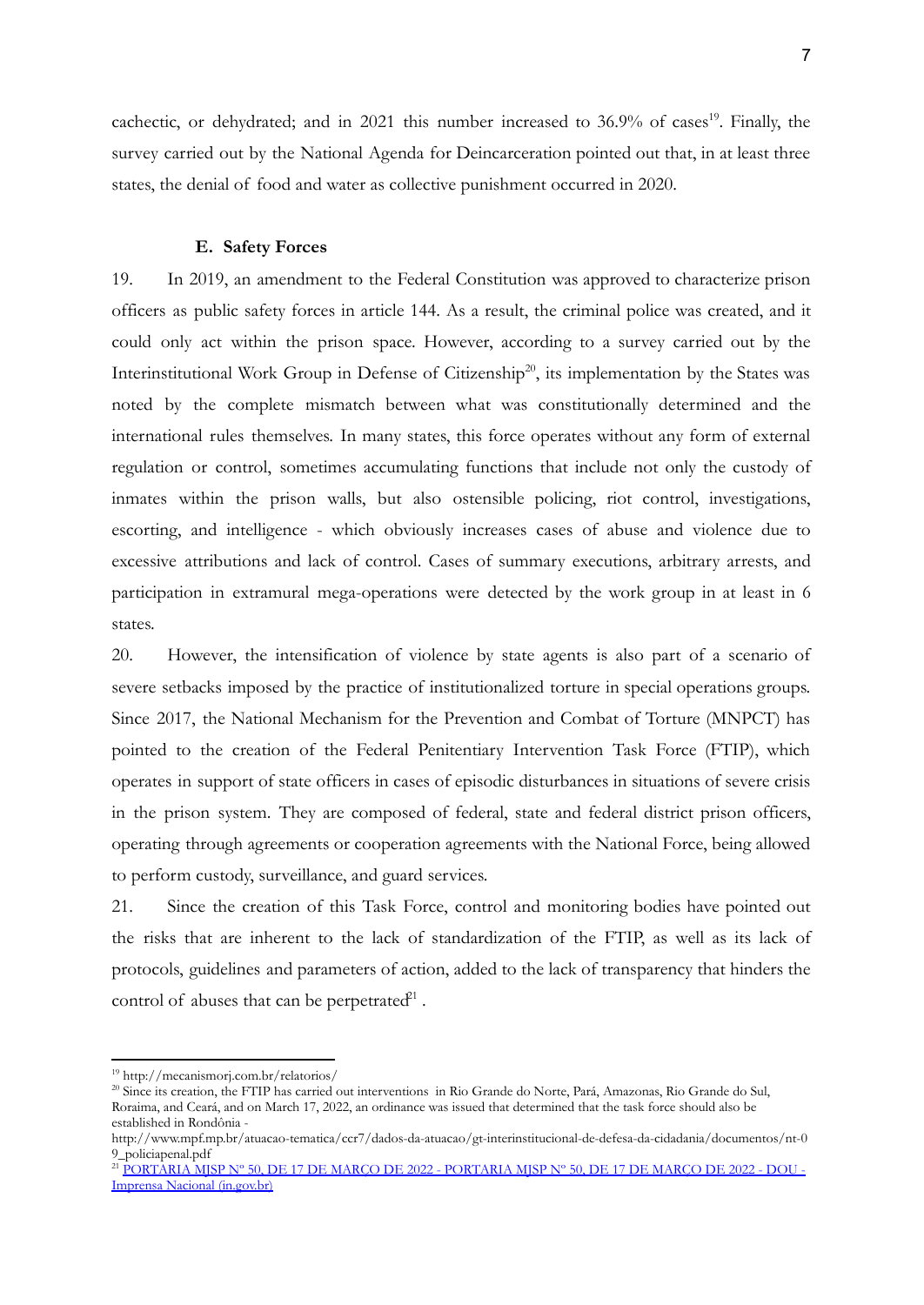22. Based on the MNPCT reports on the task force's actions in Ceará<sup>22</sup>, Pará<sup>23</sup> and Rio Grande do Norte,<sup>24</sup> a series of torture and mistreatment practices were detected as a form of space management. Prisoners are required to sit naked, "crammed " together with their hands on their heads after orders by the agents, with this routine being applied at any time of the day or night, with reports of people spending hours in this stressful position, being sprayed with pepper spray and having their toes broken by tonfas or boots if they made any movement, complained or spoke to each other. Such reports were confirmed by later medical reports as being compatible with torture. The agency then denounces the current *modus operandi* of the FTIP: keeping detainees incommunicado, with suspension of visits by family members and lawyers; failure to take inmates to court hearings; interruption of appointments by medical, outpatient, and technical staff; removal of basic items from prisoners, such as clothes, hygiene material, among others; application of collective sanctions in a systematic manner; torture through the imposition of "procedures" such as the one described above; systematic closure of units and transfers, generating intentional aggravation of the overcrowding issue.

23. These events are not just perpetrated by the FTIP: recently, an inmate in Brasília was disfigured by the use of elastomer bullets shot against his face<sup>25</sup>; in Rio de Janeiro in 2021 after a riot, tear gas canisters were thrown towards the mattresses of a cell, generating a fire that left one inmate dead, three seriously burned and one having received an elastomer bullet close to the eye, preventing him from seeing, according to the State Mechanism for the Prevention and Combat of Torture. There are no reports of anyone being held accountable in either case.

## **F. National System for the Prevention and Combat of Torture (MNPCT)**

24. As one may notice, the supervision and external control of prison establishments are crucial for the prevention, documentation, investigation and accountability of torture in the country. However, since 2019, a dismantling of the National System for the Prevention of Torture has been carried out by the federal government, as well as an insufficient and inadequate enforcement of the OPCAT.

25. On June 10, 2019, through Decree 9,831, the Federal Government exonerated all MNPCT experts, transformed the positions into volunteer posts and changed the composition of the Committee. That year, after efforts by civil society, ADPF 607 was submitted to the STF, which aimed to prevent the Decree from being accepted due to its incompatibility with

<sup>25</sup> Preso fica com rosto desfigurado após ser atingido [por bala de borracha em presídio, no DF | Distrito Federal | G1](https://g1.globo.com/df/distrito-federal/noticia/2022/03/15/preso-fica-com-rosto-desfigurado-apos-ser-atingido-por-bala-de-borracha-em-presidio-no-df.ghtml) [\(globo.com\)](https://g1.globo.com/df/distrito-federal/noticia/2022/03/15/preso-fica-com-rosto-desfigurado-apos-ser-atingido-por-bala-de-borracha-em-presidio-no-df.ghtml)

<sup>&</sup>lt;sup>22</sup> [relatorio-cearacc81-missacc83o-conjunta.pdf \(wordpress.com\)](https://mnpctbrasil.files.wordpress.com/2020/09/relatorio-cearacc81-missacc83o-conjunta.pdf) [relatariomissoceara2019.pdf \(wordpress.com\)](https://mnpctbrasil.files.wordpress.com/2019/09/relatariomissoceara2019.pdf)

<sup>&</sup>lt;sup>23</sup> [relatorio\\_mnpct\\_para\\_2019.pdf \(wordpress.com\)](https://mnpctbrasil.files.wordpress.com/2019/11/relatorio_mnpct_para_2019.pdf)

<sup>&</sup>lt;sup>24</sup> [relatorioriograndedonorte2017.pdf \(wordpress.com\)](https://mnpctbrasil.files.wordpress.com/2019/09/relatorioriograndedonorte2017.pdf)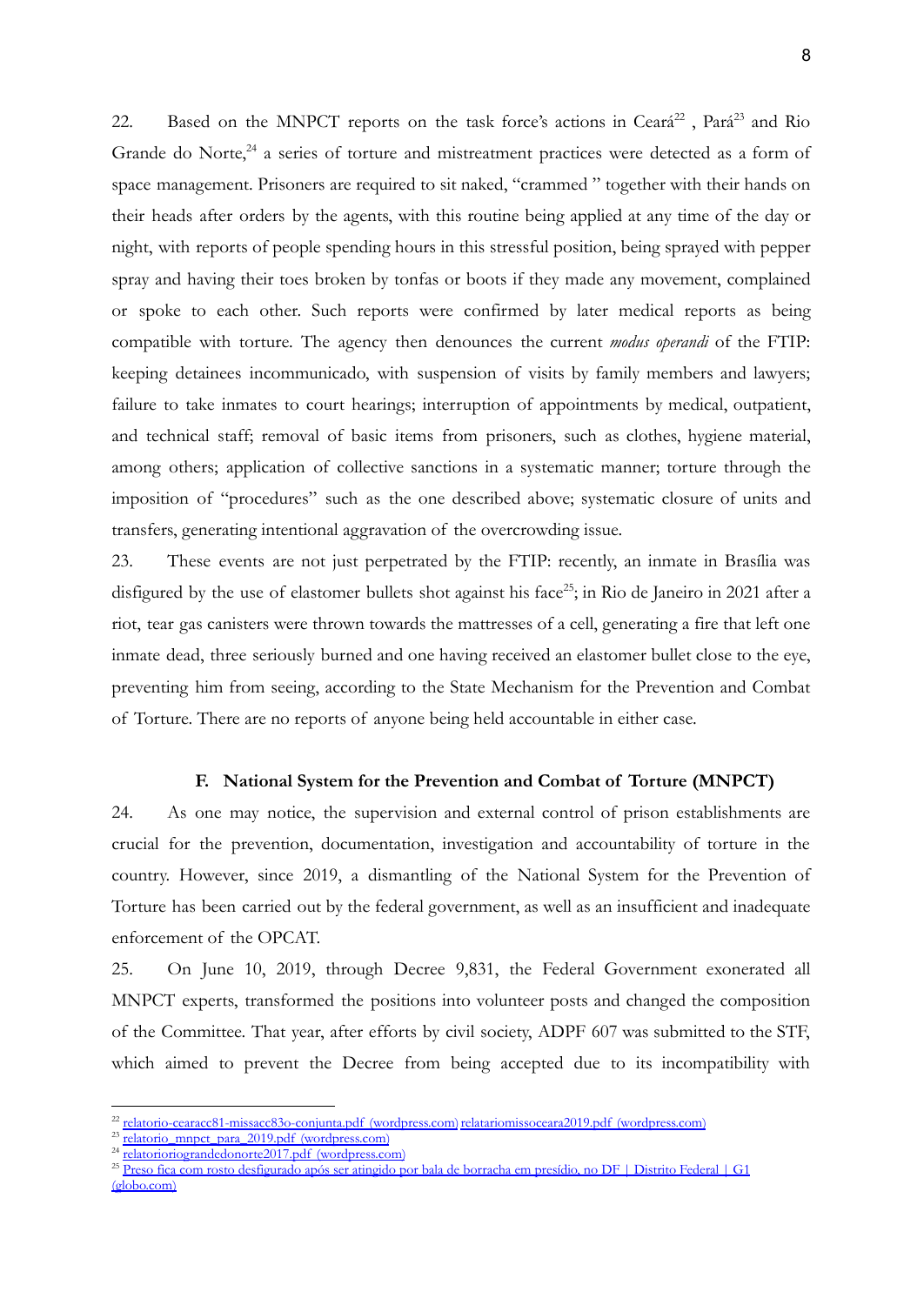constitutional principles. Almost 3 years after, in March, 2022, ADPF 607 was finally ratified unanimously.

26. Furthermore, since last year, a series of actions have been carried out by the Ministry of Women, Family and Human Rights to prevent members of the National Committee<sup>26</sup> to Prevent and Combat Torture from taking office. By law, the body is chaired by the head of the Ministry of Women, Family and Human Rights, but the majority of its members represent civil society, ensuring the prevalence of a societal perspective in the discussions. Since the beginning of the Bolsonaro administration in 2019, the Ministry has a history of attempts to empty the body: that year, the elected members of civil society were only sworn in and had a meeting called within 10 months from the start of the term. In 2021, the government attempted to prevent the registration of organizations appointed by civil society, forcing representatives to seek the judiciary system for simple claims and, effectively, prolonging the inertia of the collegiate body since June 2021.

27. In relation to the state-level versions, according to a survey carried out by the Mechanisms themselves, there are only four local mechanisms in operation in the country, in the states of Pernambuco, Rio de Janeiro, Rondônia, and Paraíba, all operating with a much lower number of experts than necessary<sup>27</sup>, the first two with 6 and the last two with 3.

28. In relation to the State Committees, the survey indicates a situation that is not much better. Of the 20 States that, in theory, formed their Committee, 18 have public security bodies in their composition, undermining the autonomy of these collegiate bodies to act precisely in the face of institutional violence.

29. At least 12 of the 26 states and the Federal District do not have any legislation that establishes mechanisms or committees; 7 do not have provisions for Mechanisms, and 4 of them have provisions in the respective Laws attributing powers to the committees that are under the purview of the Mechanisms, without the creation of MEPCTs even being determined. It is even more egregious to observe the presence of State agents in these same Committees, including those belonging to public safety forces - further excluding civil society from the debate and generating insecurity for those who denounce rights violations committed by the State.

30. Thus, the **partial implementation with setbacks of the recommendations made in the 3rd Cycle** on OPCAT and Torture Prevention Mechanisms becomes evident, namely in

<sup>&</sup>lt;sup>26</sup> The Committee was created together with the National Mechanism to integrate civil society and government in the analysis of public policies related to the eradication of torture in the country, ensuring the participation of civil society in the choice of MNPCT experts and ensuring adherence to its recommendations.

<sup>&</sup>lt;sup>27</sup> Adding all the Mechanisms together, the structure comprises 29 experts at the federal and state levels to work in a country with approximately 1,381 prisons; 453 socio-educational units; 159 public psychiatric hospitals, in addition to private ones; 1,800 therapeutic communities; 4,533 shelters; and 7,292 long-stay institutions for the elderly, data that are not updated or complete and that refer to 2020. Thus, we are speaking of at least 15,618 spaces of deprivation of liberty and millions of people deprived of their liberty, which demonstrates how the spase implementation seen until now is unfeasible.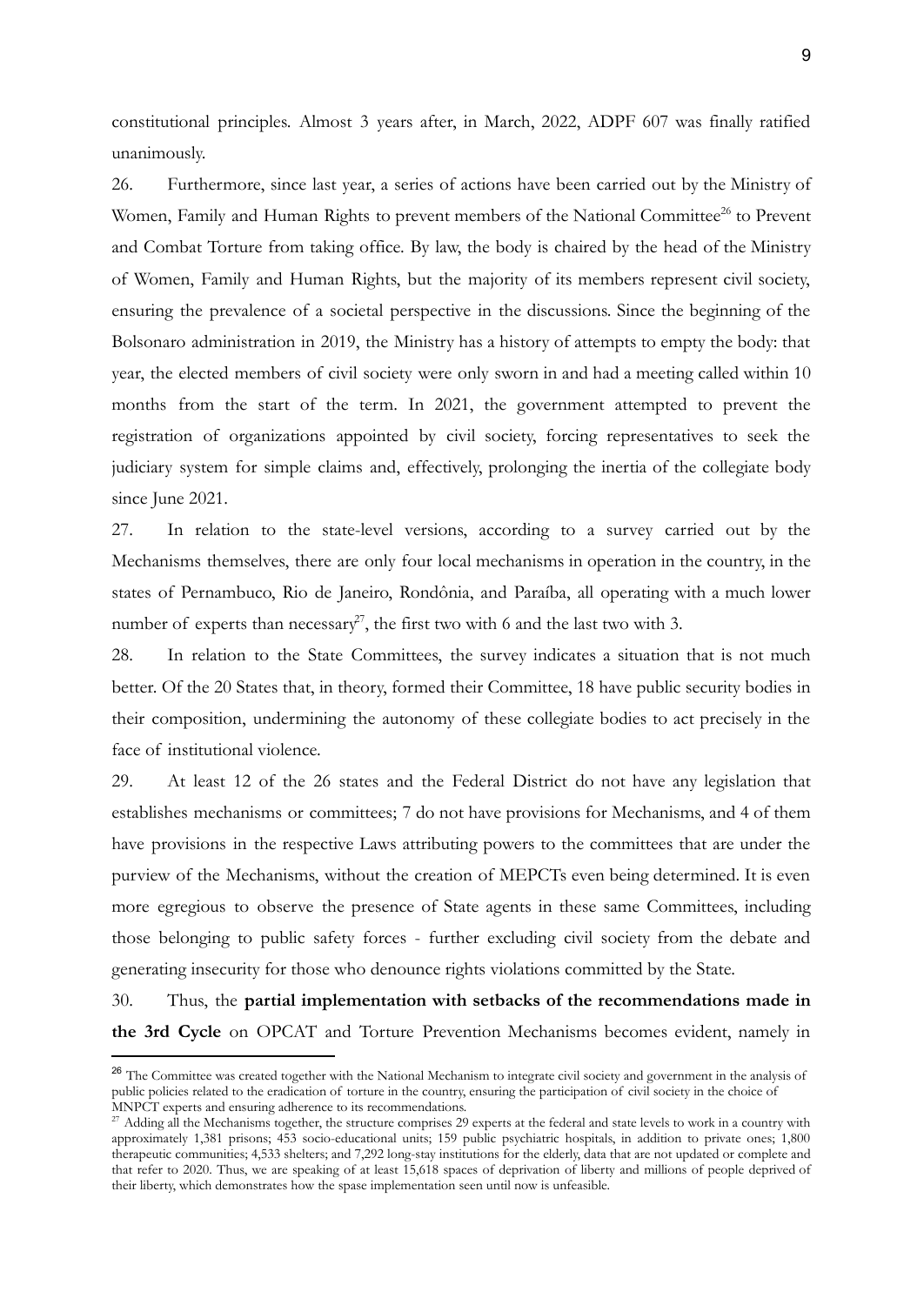regards to recommendations **58 (Slovakia), 74 and 86 (Ghana), 88 (Denmark), and 87 (Turkey)**. Still in relation to the above, we report the **non-implementation with setbacks of recommendations 61 (United States), 62 (Botswana), 63 (Czech Republic), 64 (France), 72 (Algeria), 73 (Georgia), 79 (Turkey), 80 and 83 (Bolivarian Republic of Venezuela), and 83 (Austria)**. Regarding the lack of accountability for torture and other abuses and the adoption of measures to prevent torture, the recommendations are also not implemented and are undergoing setbacks. Finally, we point out the **non-implementation of the** code of conduct for the repression of protests and riots **as seen in recommendation 58 (Slovakia).**

### **G. Gender Violence**

31. The aforementioned scenario becomes more drastic when reflecting on vulnerable groups. In the **3rd Cycle**, there were several general and specific recommendations for these groups. The data presented below indicates **partial compliance with recommendation 94 (Denmark)** on adhering the Bangkok Rules on handcuff-free births, **non-compliance with recommendation 96 (Thailand)** on spaces of deprivation of liberty for pregnant and postpartum women, **93 (Sweden)** increase in the number of gynecologists in prisons, **90 (Ireland)** on the protection of vulnerable groups such as Women and the LGBTQI+ population, **41 (Chile)** on the promotion of laws and initiatives to ban discrimination and violence on grounds of gender and sexuality, **49 (Namibia)** on the adoption of measures to eradicate discrimination against black Brazilian women and **67 (Canada)** on the investigation into hate crimes.

32. Regarding childbirth without handcuffs, the research "Nascer nas prisões" (Births in Jail)<sup>28</sup> by Fiocruz sheds light on the treatment of pregnant women in the Brazilian prison system between 2012 and 2014, pointing out that 70% of incarcerated pregnant women were black, 83% were mothers of more than one child and 89% had been arrested while already pregnant. Only 32% had access to adequate prenatal care, and 8% of the inmates reported having to wait more than 5 hours for medical care when the delivery started. Regarding the birth itself, 36% were taken to hospitals by police vehicles and not ambulances, only 10% had the birth notified to family members and only 3% were entitled to have a companion present, while 30% reported having suffered verbal and physical violence in maternity wards. It was also reported that 36% were handcuffed at some point during hospitalization for childbirth and 8% during the delivery.

33. In 2017, Law 13,434 was ratified and added to article 292/ CPP the paragraph that prohibits childbirth with handcuffs. However, there are still reports of both deliveries with

 $^{28}$  https://www.scielo.br/j/csc/a/PpqmzBJWf5KMTfzT37nt5Bk/?format=pdf&lang=pt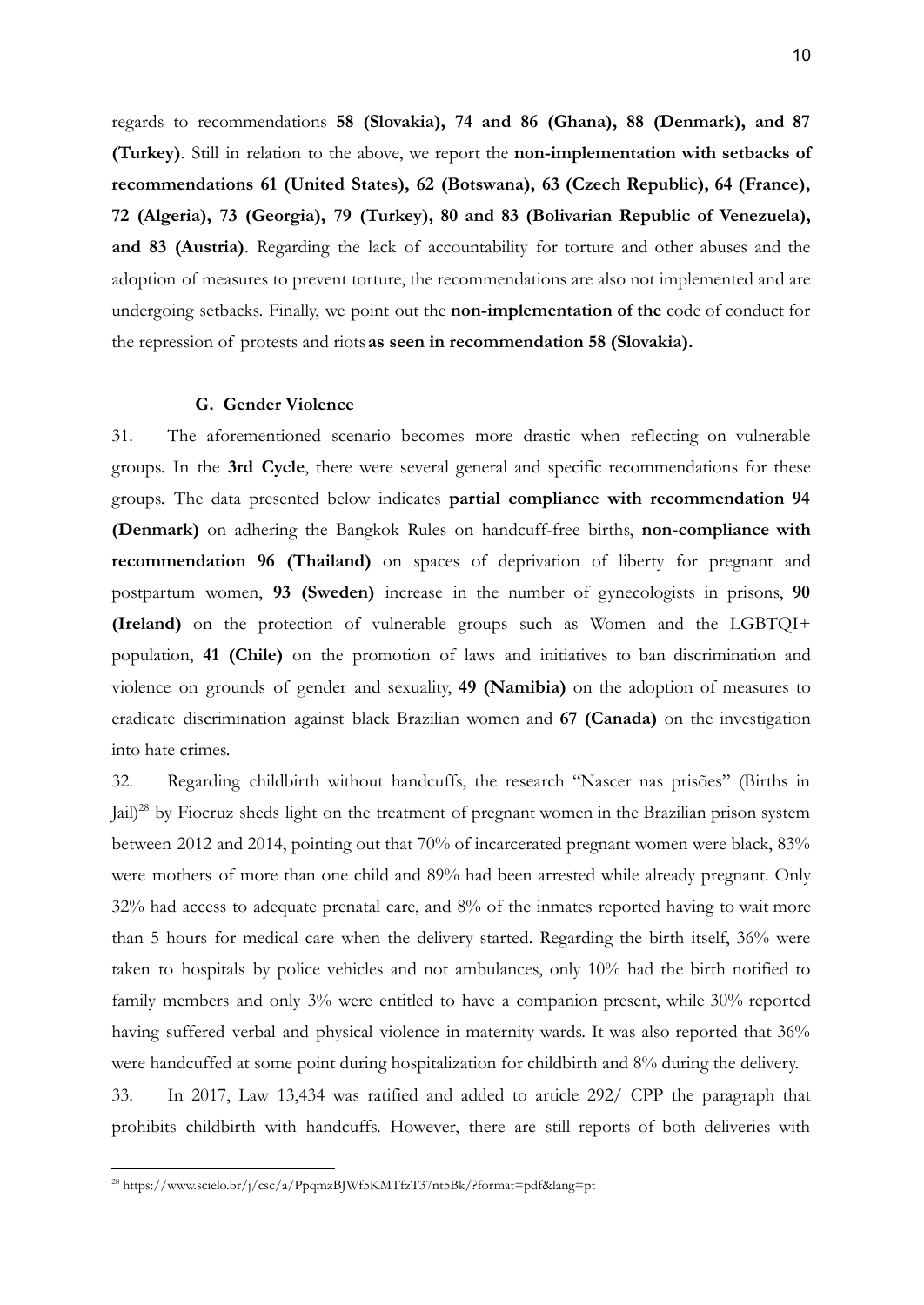handcuffs and other forms of obstetric violence and torture. In view of the lack of public data on this issue, we mention the example of Rio de Janeiro, whose Maternal and Child Unit was seen as a "model prison" for pregnant and postpartum women. In 2018-2021 the visit reports of the State Mechanism for the Prevention and Combat of Torture<sup>29</sup> point out that handcuffs continued to be used on the way to the health unit, being removed only during of expulsion, as well as hearing reports of a series of physical and psychological aggressions both in the hospital during 2018, in the prison unit and during transportation in 2021.

34. In theory, this situations would undergone an evolution with the approval of the Early Childhood Legal Framework (Law 13,769/18), which amended article 318 of the Criminal Procedure Code, allowing mothers of single-parent families in pretrial detention to serve house arrests, a law that was interpreted by the Federal Supreme Court as a result of Collective Habeas Corpus no. 143.641. However, research carried out by the Instituto Terra, Trabalho e Cidadania<sup>30</sup>, as well as those carried out by the Public Defender's Office of Rio de Janeiro<sup>31</sup> point out that this law is not fully complied with. The first research informs the resistance of the justice system in deferring house arrests and provisional releases to mothers and pregnant women when the alleged conduct is drug trafficking, even if it is a victimless crime. This crime is read as an extremely exceptional reason that leads to the maintenance of the imprisonment measure. Other determining factors for the low effectiveness of the measure are the employment in court decisions of the abstract category of preservation of public order, as well as doubts on whether the mother is effectively essential to the child and questions regarding their motherhood. In this sense, the legal change had a minor impact in terms of benefiting pregnant women and a negligible impact in relation to mothers in pretrial detention. Furthermore, there is no provision for the same benefit to be granted to convicted women.

35. It cannot be overlooked that the strip searches of detainees is used throughout the national territory, which is especially serious for trans women and transvestites, as well as for trans men and non-binary people who are in prison units that do not match their gender identity. 36. At this point, we must highlight the recent March 2021 decision of the Federal Supreme Court that determines the possibility of transferring trans women to prisons for women as an advance, although it does not materialize in practice. In a great portion of the country, trans women and transvestites are commonly found in male prisons, especially in safe areas, areas intended for prisoners at risk of suffering violence in prison units, which are not only isolated, but also tend to grant access to fewer activities than the other prison wings.

<sup>29</sup> [www.mecanismorj.com.br](http://www.mecanismorj.com.br)

<sup>31</sup> <sup>30</sup> [maternidadesemprisao-diagnostico-aplicacao-marco-legal.pdf](https://www.ittc.org.br/wp-content/uploads/2019/10/maternidadesemprisao-diagnostico-aplicacao-marco-legal.pdf) (ittc.org.br)

https://www.defensoria.rj.def.br/noticia/detalhes/8904-DPRJ-lanca-perfil-de-mulheres-que-passaram-por-audiencia-de-custodia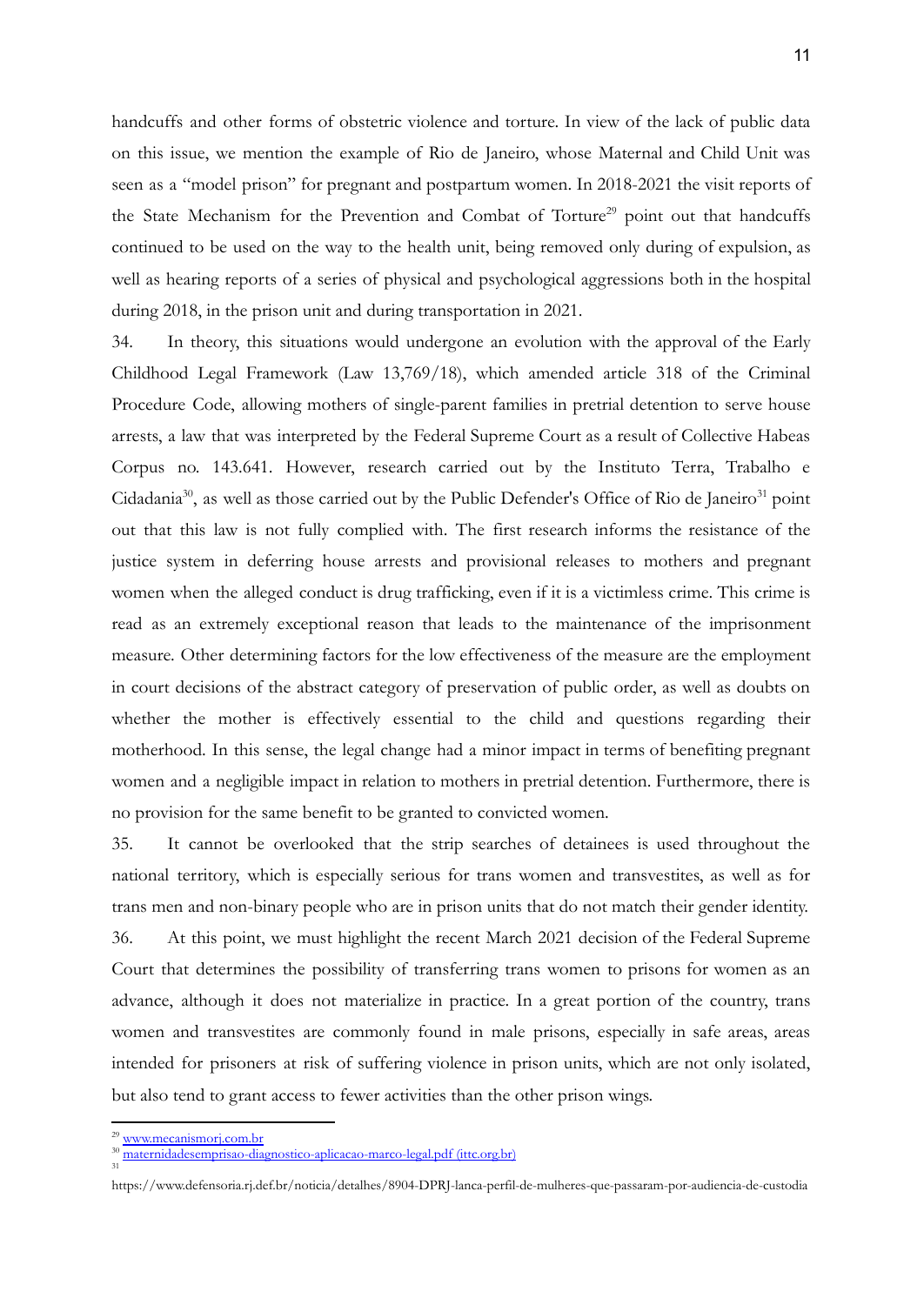37. It is therefore relevant to highlight the absence of any measures to prevent sexual violence against women inmates, as well as the lack of formal protocols for women inmates to access legal provisions of care and assistance, among which we mention the proceedings provided for in the "Next Minute Act" (Law 12845/2013). There are currently no public data on how many women have suffered sexual violence in female or LGBTQI+ prisons.

38. The absence of a protocol for care or prevention is noticeable in a series of cases that have occurred in the country in recent years. In 2015, a trans woman was gang-raped in the same location as a form of sanction, and she was not provided with care, which ended up leading her to be contaminated by HIV. In 2015, a new case took place at the Women's Penitentiary of Teresina in Piauí, where the rape was carried out by a prison officer, who threatened to retaliate against the prisoner if she reported the case. In 2019, in the state of Santa Catarina, 27 women reported sexual violence through coercion by prison officers. This was repeated in 2021 at the José Frederico Marques Public Prison in Rio de Janeiro, this being the only case in which we had news of the agent being held accountable; however, the procedures determined by the Law for the care and sheltering of the victim were not ensured.

#### **H. Humiliating Searches**

39. The country has taken any effective measures to combat sexual violence against women and visitors, including humiliating searches. A survey carried out by a series of organizations, collectives and bodies in 2021 used a questionnaire answered by family members to identify the occurrence of humiliating searches in the five Brazilian regions, proving that this is systematic and widespread in the country. Thus, 77,7% of the people interviewed were raped, 97,7% of them were women and 69,9% of them were black, and the reports informed that the visitors were forced to undress, bend down in front of a mirror and sometimes instructed to contract their muscles and cough during the procedure. It was reported that in 56,1% of the cases, the agents cursed, threatened and humiliated them during the procedure. It is important to establish that children also suffered with this practice, with 70% of them being black and in 23,1% of the cases the mother's presence was not authorized, especially in cases where the family members were black (77,7%). Even more serious is the fact that at least 1.4% of the women were searched by male officers. There are a minority of cases of refusal to submit to the practice, but 21,1% of those who refused had sanctions imposed against them, 98,4% of these individuals being female and 71,8% of them black. Finally, 34,5% of respondents have already given up on a visit because of the procedure.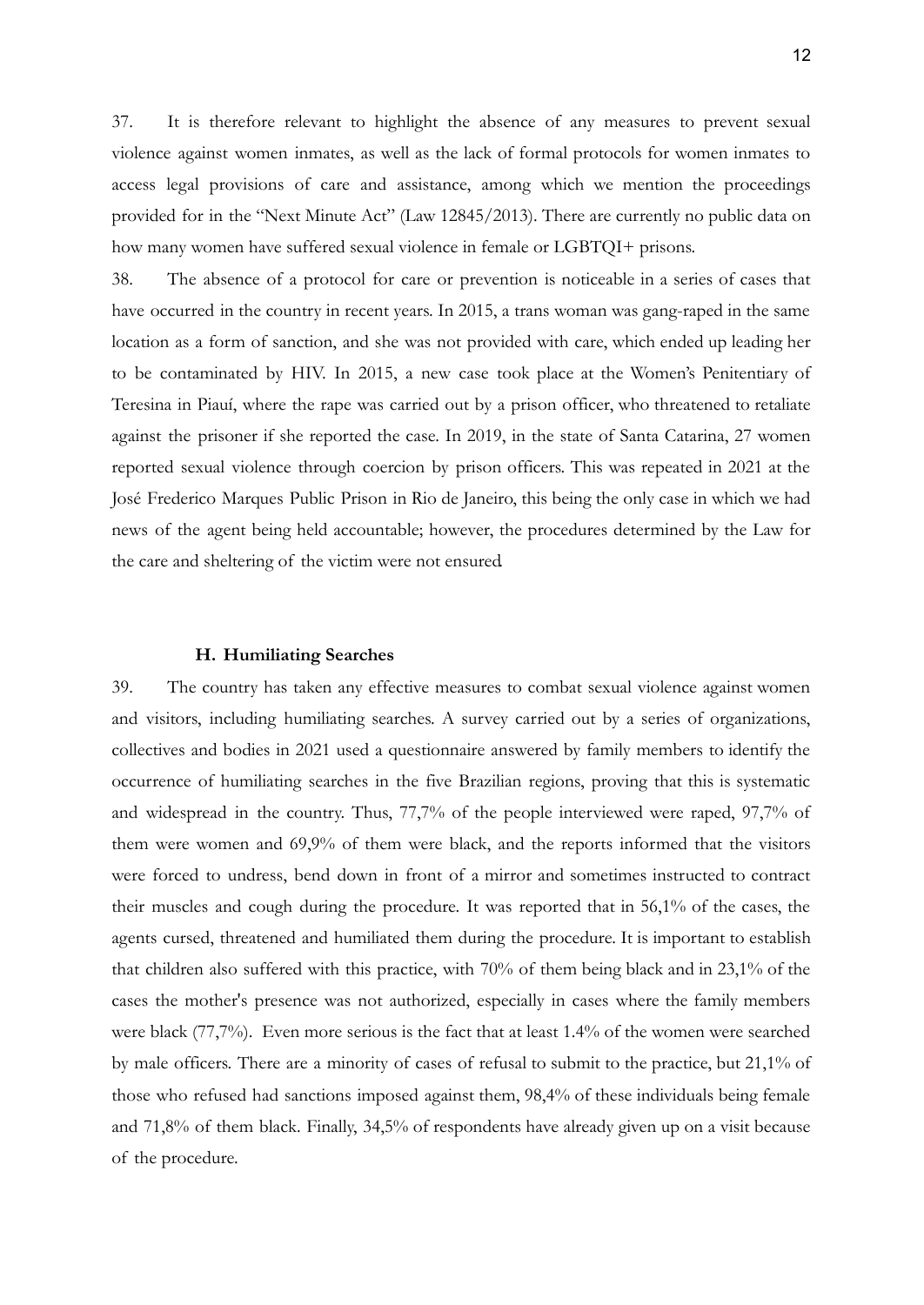40. These data prove that not only has the country not been adopting effective measures to prevent sexual violence against black women, but also that it maintains these practices at an institutional level when it comes to the prison system and its visitors. It should be noted that even in states where the practice was prohibited by law, such as Rio de Janeiro and São Paulo, it continued to be observed.

## **III. RECOMMENDATIONS**

In view of the non-compliance and setbacks regarding most of the relevant recommendations made in the 3rd Cycle, we believe it is necessary to include new recommendations in a complementary manner:

- Food security must be guaranteed to prisoners, with quality and quantity compatible with the nutritional demand of adults, taking into account the specificities of those who are sick;
- The sheltering of people, as observed in the differentiated disciplinary regime, for an indefinite period in an incommunicado isolation regime must be prevented;
- The practice of humiliating searches must be prevented throughout the country, including in relation to prisoners, with agents and prison managers who carry out the practice being held accountable, in view of the fact that this is sexual violence;
- Male agents should not be allowed to act as guards or even be present in women's prisons, and trans women and transvestites should not be searched by men.
- Preference should given to the application of alternative sentences for the LGBTQIA+ population, especially considering the complete absence of a structure for their adequate custody;
- Alternative measures to prison should be applied to prisoners with sensory, motor or mental disabilities and with serious illnesses, especially taking into account the lack of access to health care and the risk of death to which they are exposed to due to the lack of minimum healthy and clean care structures in prisons;
- Adequate measures should be taken to protect people who denounce torture in deprivation of liberty settings, particularly sexual violence, including analysis by the justice system of the application of alternative sentences in cases where there is a risk of retaliation;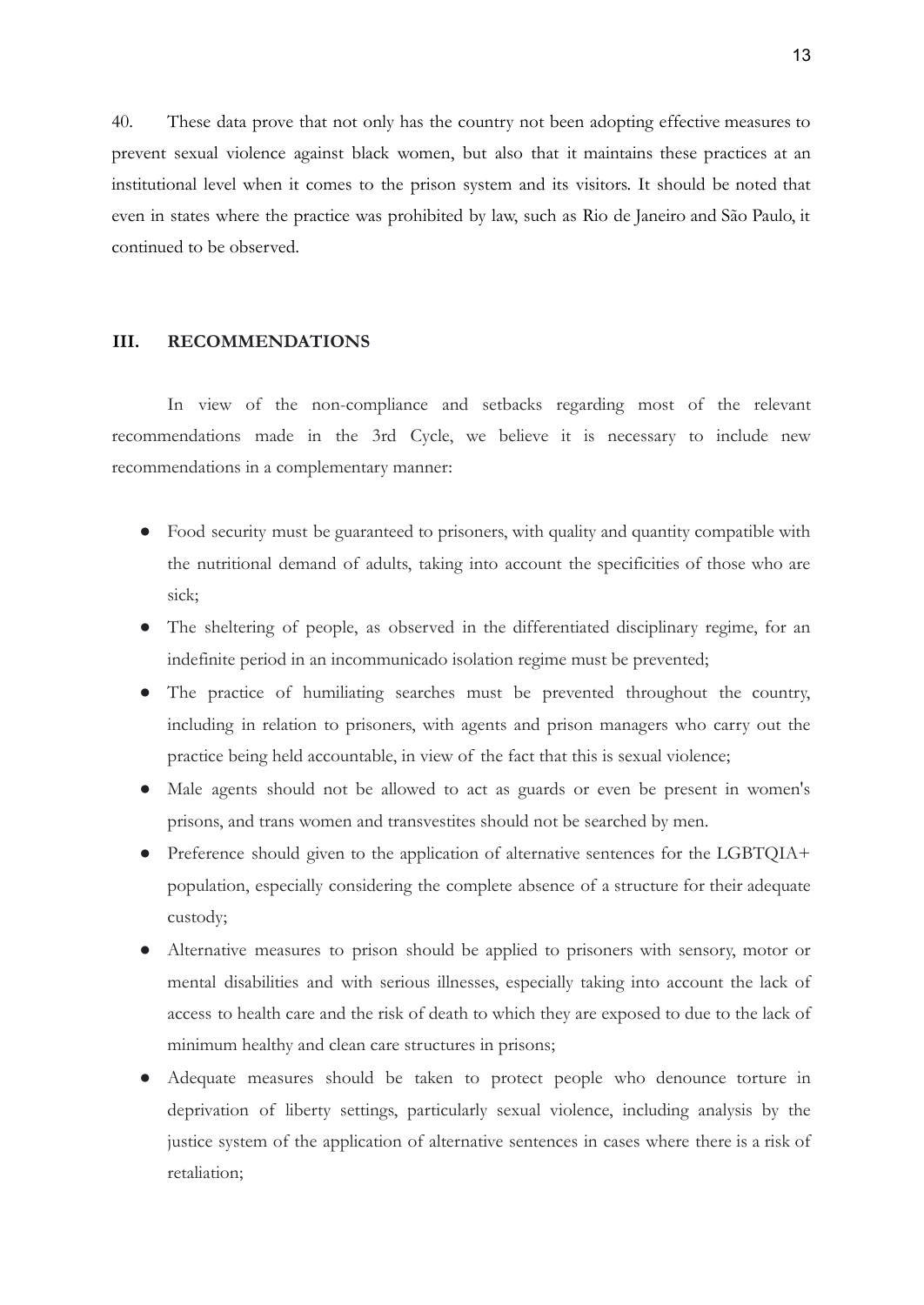- Custody hearings should be improved in the justice system, ensuring that they be held in person, so that torture can be effectively detected and provisional detention be enforced only in extremely exceptional cases and freedom must be evaluated as a measure of reparation and non-repetition for victims of torture. The system of virtual hearings should be completely prohibited,;
- Legislation should be created to ensure the application of alternative measures for sentenced prisoners who are pregnant or have children, in view of its importance for children and adolescents, and freedom must be a priority in cases of preventive detention;
- Any practice of obstetric violence in childbirth of persons deprived of their liberty should be prohibited;
- Effective accountability measures for judges and prosecutors that legitimize and disregard torture in their decisions should be strengthened, given that these are crimes against humanity;
- The use of lethal weapons inside prison units should be banned, as well as the use of less lethal equipment such as kinetic ammunition, controlled explosion grenades, pepper spray and other irritants, and tear gas in spaces of deprivation of liberty, due to the very serious damage to the physical integrity and life of the detainees;
- A, external control mechanism should be created over national forces and the Penitentiary Intervention Task Force, including with regard to accountability for cases of abuse, torture and mistreatment;
- The participation of agents of safety forces and other agents or employees of institutions of deprivation of liberty in the System for the Prevention and Combat of Torture, including Mechanisms and Committees on the subject, should be prevented.
- A criminal enforcement structure compatible with the number of people deprived of liberty should be guaranteed in the justice system, especially due to the delay in granting progression of a regime compatible with their sentence time, avoiding illegal arrests;
- The right to family life among inmates and their families should be guaranteed, including the right to immediate information about deaths, health or transfers, the right to visits, with an adequate structure inside and outside prison walls, as well as the right to memory, ensuring, in case of death, the transportation of the body to place of origin of the arrested person;